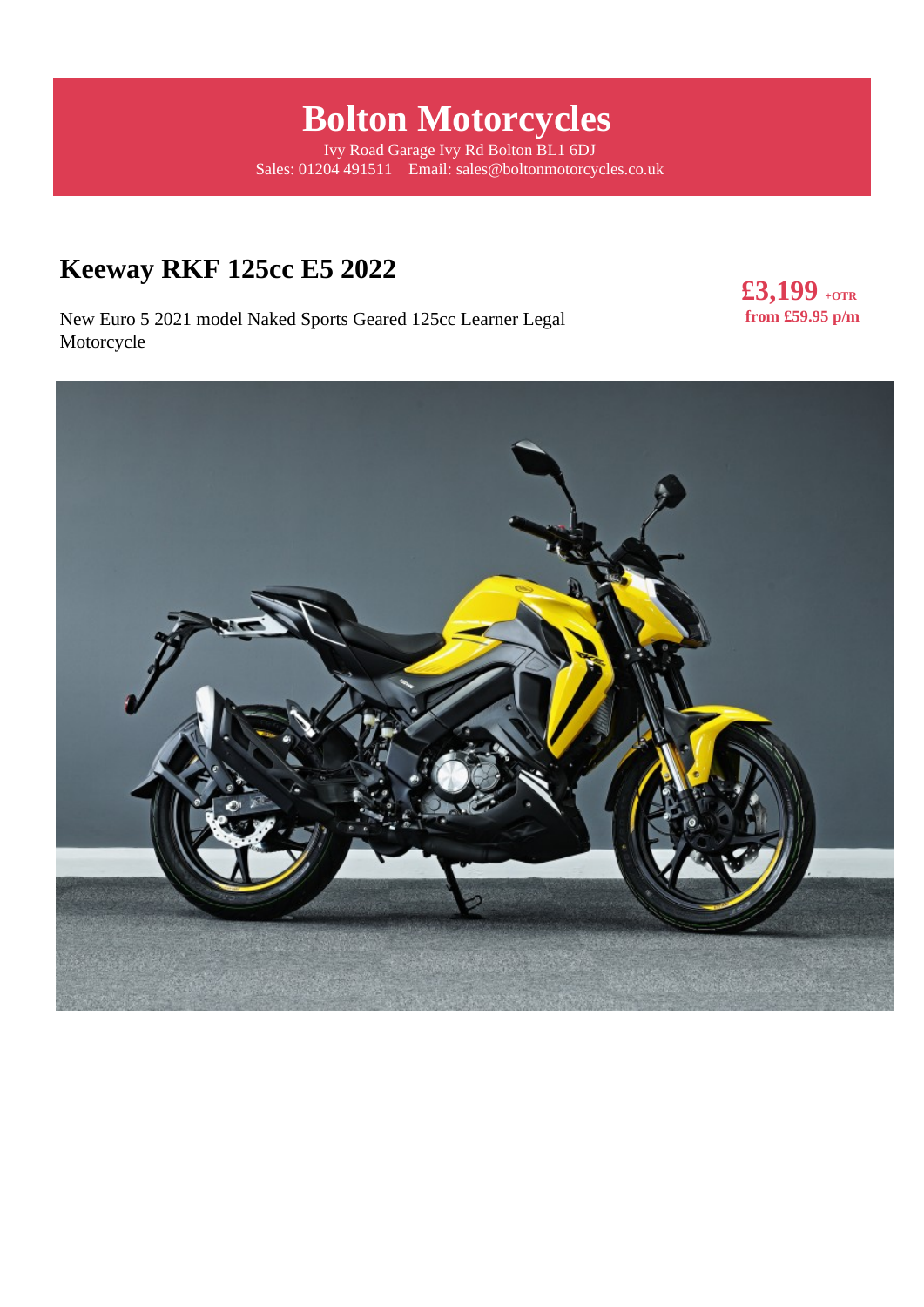With its edgy and eye-catching look, RKF 125cc is the new naked Keeway with a unique, modern personality. RKF is a sleek and extremely dynamic smart bike, designed to provide maximum fun in the curves. Its heart is the new single-cylinder, four-stroke, liquid-cooled 125 cc engine offering excellent street performance. Its maximum power is 9 kW at 9500 rpm, with torque of 10 Nm at 7500 rpm. As a result of the partnership with Storied Italian Manufacturer Benelli, RKF benefits from the latest in Multi Valve,Multi Spark engine BMT technology to achieve higher fuel efficiency. Lean combustion without sacrificingpower is achieved by mixing fuel and air above the theoretical air-fuel ratio (14.7:1). But too lean a fuel andair mixture is not an easy task to ignite. The BMT power platform adopts a higher compression ratio, andthe temperature of the mixture is higher and easier to ignite when the piston reaches the top dead centre, literally more Bang for your Buck! With the fitment of USD forks as standard a refined comfort level that feels like it belongs to larger super-sport machines is achieved. The BMT engine platform, together with the engine technology from the century-old Benelli, has a number of technical advantages in engine platform(such as multi-valve multi-spark plug) . The BMT power platform is mainly represented by highspeed, high-power, high-performance engines, and is equipped with high-end personalized and sporty models of Benelli. At present, the BMT power platform mainly focuses on small displacements below 250cc motorcycle engine. It will gradually expand to small displacement scooter engines and cub engines.

#### **Engine**

| <b>ENGINE TYPE</b>          | <b>RATED OUTPUT</b>       | <b>EXHAUST SYSTEM</b> | <b>FINAL DRIVE</b>    | <b>SPARK PLUG</b> |
|-----------------------------|---------------------------|-----------------------|-----------------------|-------------------|
| 1-cylinder/4-stroke/4-valve | $9.0$ kW/9500 r/min       | Euro 5 Compliant      | Chain                 | N/A               |
| <b>DISPLACEMENT</b>         | <b>MAX. TOROUE</b>        | <b>CERTIFICATION</b>  | <b>IGNITION</b>       | <b>STARTING</b>   |
| 124.8cc                     | 10N.m/7500 r/min          | Euro 5                | TLI                   | Electric          |
| <b>BORE X STROKE</b>        | <b>LUBRICATION</b>        | <b>CLUTCH</b>         | <b>COOLING SYSTEM</b> |                   |
| 54mm x 54.5mm               | Pressure Splash           | Wet multi-plate       | <b>Water Cooled</b>   |                   |
| <b>COMPRESSION RATION</b>   | <b>FUEL SUPPL</b>         | <b>GEARBOX</b>        | <b>BATTERY</b>        |                   |
| 11:1                        | Electronic Fuel Injection | 5 Speed               | 12V6Ah                |                   |

#### **Chassis**

| <b>FRAME</b>                   | <b>REAR SUSPENSION</b>        | <b>REAR RIM TYPE</b> | <b>HEADLIGHT LAMP</b> |
|--------------------------------|-------------------------------|----------------------|-----------------------|
| Arch bar Truck                 | Swingarm                      | Cast                 | N/A                   |
| <b>FRONT SUSPENSION</b>        | <b>REAR SUSPENSION STROKE</b> | REAR RIM DIMENSION   | <b>TAILLIGHT LAMP</b> |
| Telescopic Forks               | 50 <sub>mm</sub>              | $17$ in              | N/A                   |
| <b>FRONT SUSPENSION STROKE</b> | <b>REAR BRAKE</b>             | <b>FRONT TYRE</b>    |                       |
| 115mm                          | <b>Disc</b>                   | 100/80-17            |                       |
| <b>FRONT BRAKE</b>             | <b>FRONT RIM TYPE</b>         | <b>REAR TYRE</b>     |                       |
| Disc                           | Cast                          | 130/70-17            |                       |